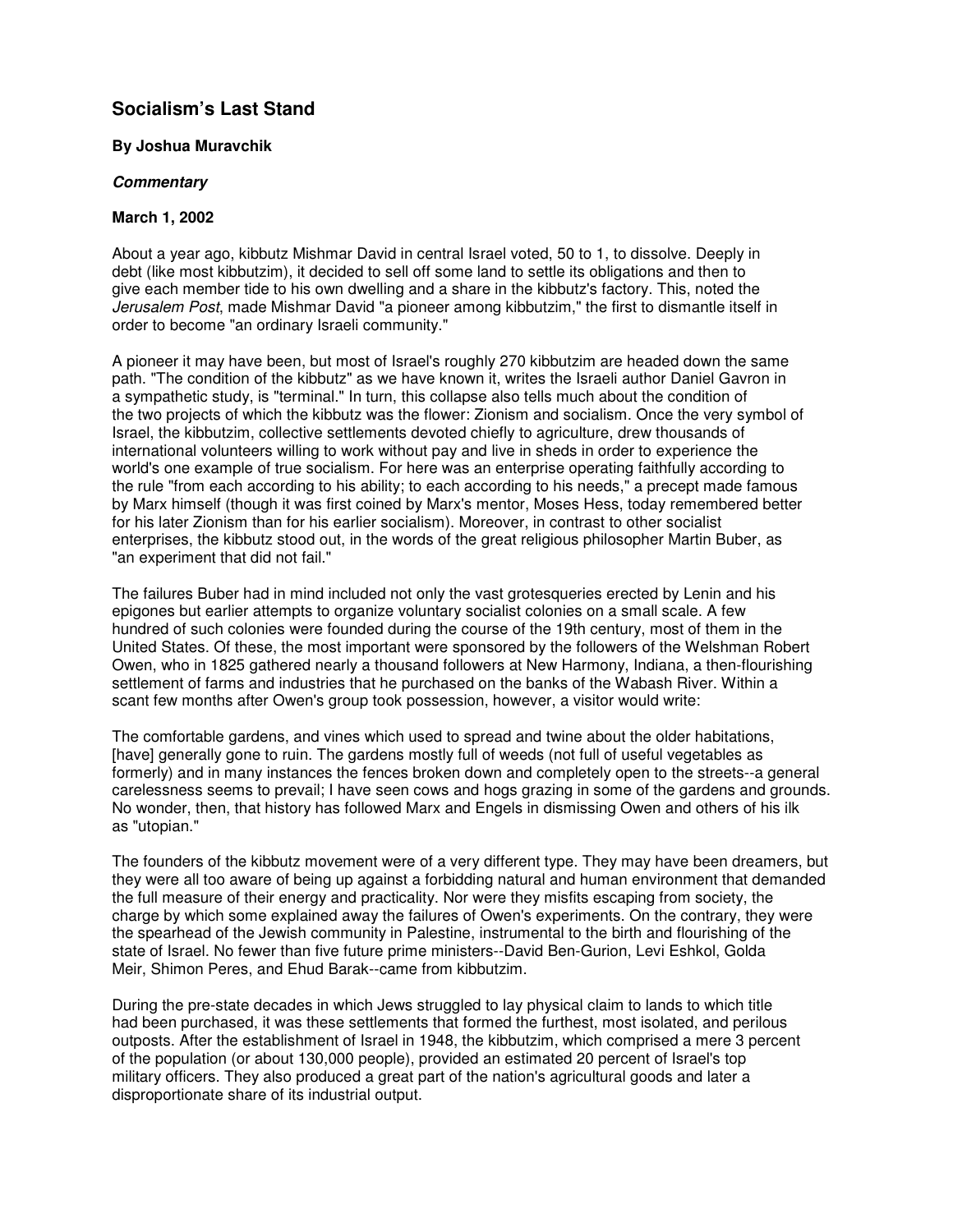They did this while practicing socialism of a very pure kind. The members rotated jobs, took their meals in a common dining hall, lived in identical little dwellings, and deposited their offspring in children's homes while they were still in swaddling clothes. The youngsters lived and studied with their peers, save for a few hours' visit with parents each evening.

The goal was to go beyond mathematical equality to "human equality," taking into account discrepancies in biological, familial, and other circumstances. Committees were formed to weigh special requests, and were in turn answerable to a general assembly, usually held weekly, in which every member was eligible to participate. Everything was thoroughly democratic.

The kibbutz I know best is Ginosar, and it was typical. It was founded in 1937 in the narrow valley from which it takes its name on the northwestern banks of the Sea of Galilee, or Lake Kinneret in Hebrew. This is a venue memorable to Christians for the miracle of the loaves and fishes and other highlights of Jesus' ministry, and to Jews for heroic resistance to Roman rule. The kibbutz lies in the shadow of Mount Arbel, on whose apex, a flat rocky cliff, the Jews built a fortress that for a time confounded Roman military engineers, much like the more famous fortress at Massada on the Dead Sea. Below, on Kinneret itself, the historian Josephus informs us that the desperate Jews took to fishing boats in a hopeless confrontation with Roman warships.

I have known Ginosar since 1960 when my grandmother took me there to visit our distant relative Judith and her family. In 1972 I returned to Israel as the leader of a delegation of young American socialists invited by our Israeli counterparts. By chance, the model kibbutz to which they took us was Ginosar. I have returned to it periodically, including in 2001, when I found it in the throes of wrenching changes about which I interviewed a number of the older members.

Judith and most of the other original settlers had met as teenagers at Tel Aviv's A. D. Gordon School, named after the Zionist prophet (1856-1922) of the "religion of labor." Gordon's philosophy embodied the belief that Jews could reclaim their ancestral home not merely by purchasing land but by mixing their sweat with it, thus also reversing the national deformation that was the consequence of centuries of exclusion from many manly vocations in the Diaspora. Gordon's thinking also reflected the influence of Marxism, strong among the secularized Jews who made up the larger part of the Zionist movement; in this view, it was not the Jews who were the "chosen people" but the proletariat, and Jews stood in unique danger of missing out on membership in this elect group because they numbered too many intellectuals and too few workers.

Upon graduation in the early 1930's, one or two dozen Gordon School adolescents pledged to stick together to redeem their own patch of the Palestinian wilderness for the Jewish nation. Their ranks were augmented by occasional recruits. One of them, Avshalom, who became Judith's husband, had made his way to Palestine at age fourteen after being expelled from his yeshiva in Lithuania because he preferred the soccer field to the synagogue. Through such accretions and the birth of five babies, the group's numbers passed thirty. They encamped in 1934 in the village of Migdal, overlooking the Ginosar valley, to await assignment to a piece of land by the Jewish Agency while eking out a meager living as farm hands.

Impatient with the wait, the recruits cast a covetous eye on the valley below. It had been purchased by Baron Rothschild, who had created his own Zionist corporation to buy land for individual Jewish homesites. When a bloody Arab uprising broke out in 1936, threatening to cut the vulnerable road that connected Tiberias at the southern end of the Kinneret with Sefat twenty kilometers north, the Haganah, the Jewish defense force, helped the young Gordon School graduates to move into the valley "temporarily" to protect the route.

In the manner of the period, the colonists erected tents for dwellings, their only permanent structure being a stockade and watchtower. Apart from self-defense, they devoted themselves to clearing the land, which would yield nothing until they carted off a myriad of heavy stones and hacked their way through the dense spiny branches of hundreds of sheizaf (jujube) trees to dig up their deep, interwoven roots. Their only immediate source of livelihood was from fishing, but since the return was not nearly enough to support them, a large share of the men took temporary jobs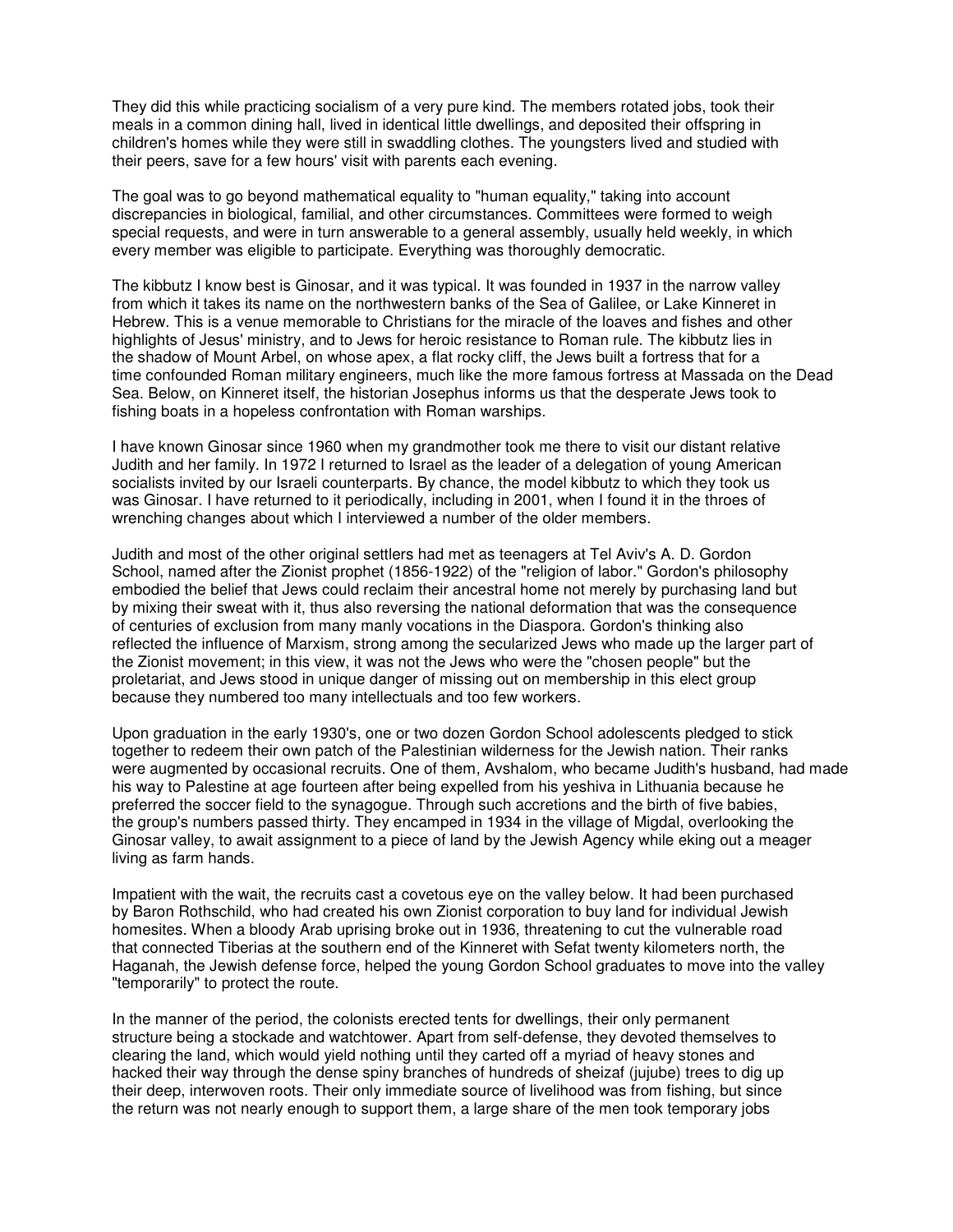outside the colony.

The Arab uprising ended in 1939, but the youngsters had no intention of leaving, even though their illegitimate status deterred Zionist authorities from giving them any material assistance. It was in a eucalyptus forest at Ginosar that, with the coming of the world war, the Haganah created the Palmach, an elite commando force led by a member of the kibbutz named Yigal Allon that cut its teeth assisting the Allies in the invasion of Syria and Lebanon. In Israel's 1948 war of independence, Allon, by then the commander of a much-expanded Palmach, was regarded by many as the country's most important military leader.

Ginosar lost three men in the 1948 war, but with the achievement of statehood and relative security the kibbutz grew and began to prosper. New manpower arrived in the form of refugees from the Holocaust. The painstakingly cleared soil proved highly fertile, and there was more of it as the kibbutz absorbed land from which Arabs had fled. Moved by Allon's stature as a national hero, Rothschild's corporation relented and ceded to the squatters; Ginosar at last began to appear on maps and became eligible for loans and other benefits from the new state's sympathetic Labor government. Members were able to quit their outside jobs, food in the dining hall became plentiful, tents gave way to cottages. In 1952, running water was installed in the dwellings--though only in bathrooms, for introducing it into a kitchen area would have detracted from the practice of communal dining.

This is not to say that life was luxurious. After a morning in the fields or banana groves, kibbutzniks would pour water over the concrete floors of their cottages before going for their midday dinner. The evaporation provided a kind of makeshift air conditioning as they passed the hottest hours of the day in siesta before emerging for afternoon shifts.

The kibbutz cultivated bananas, cotton, grapes, citrus, olives, palms, mangos, avocados, corn, alfalfa, soybeans, and garden vegetables. It raised chickens, fish, dairy cattle, and honeybees. It cooperated in fishing with kibbutz Ein Gev, located on the eastern banks of the lake at the foot of the Golan Heights from whose redoubts Syrian gunmen shelled the fields. They fished by night, gathering tons of St. Peter's fish and a small fish called lavnun or Tiberias sardines that were canned in a plant operated jointly by the two kibbutzim.

In the 1960's and 1970's, the children of Ginosar's original settlers reached maturity. Some received advanced agricultural training, and the innovations they introduced further advanced Ginosar's prosperity. The cottages were improved, as were the houses where the children lived. Each member began to receive a modest cash allocation for clothing, furniture, and travel. Cultural and recreational facilities were added. A Holocaust memorial was erected in the kibbutz cemetery.

This period also saw the kibbutz diversify its economy beyond farming and fishing. The reason was not strictly economic, for Ginosar's agricultural sector was booming; but the kibbutzniks had discovered that a worker's productivity in the valley's harsh heat diminished notably after the age of forty. In view of the strong ethos of productive labor, it was important to find employment for aging members. (Increases in productivity also meant that fewer hands were now required to work the land.) A small plastics factory was opened, later transformed to produce electrical switches and then medical appliances. In the meantime, taking advantage of Ginosar's picturesque location on the shores of the lake, the kibbutz opened Nof Ginosar, or Ginosar View, a guesthouse and restaurant. When a wooden boat found by two of Ginosar's fishermen in the mud of the lakeshore turned out to be 2,000 years old, it was made the centerpiece of a little museum. Kibbutz publicists advertised that it might have been used by Jesus himself.

The golden age of Ginosar and the other kibbutzim lasted into the 1980's; but there was turbulence beneath the surface. In 1977, the election of Menachem Begin as Israel's prime minister ended a stretch of political rule by Labor and the Left that had extended back beyond the birth of the state. Out went a policy of generosity to the kibbutzim, including subsidies, tax breaks, and government contracts.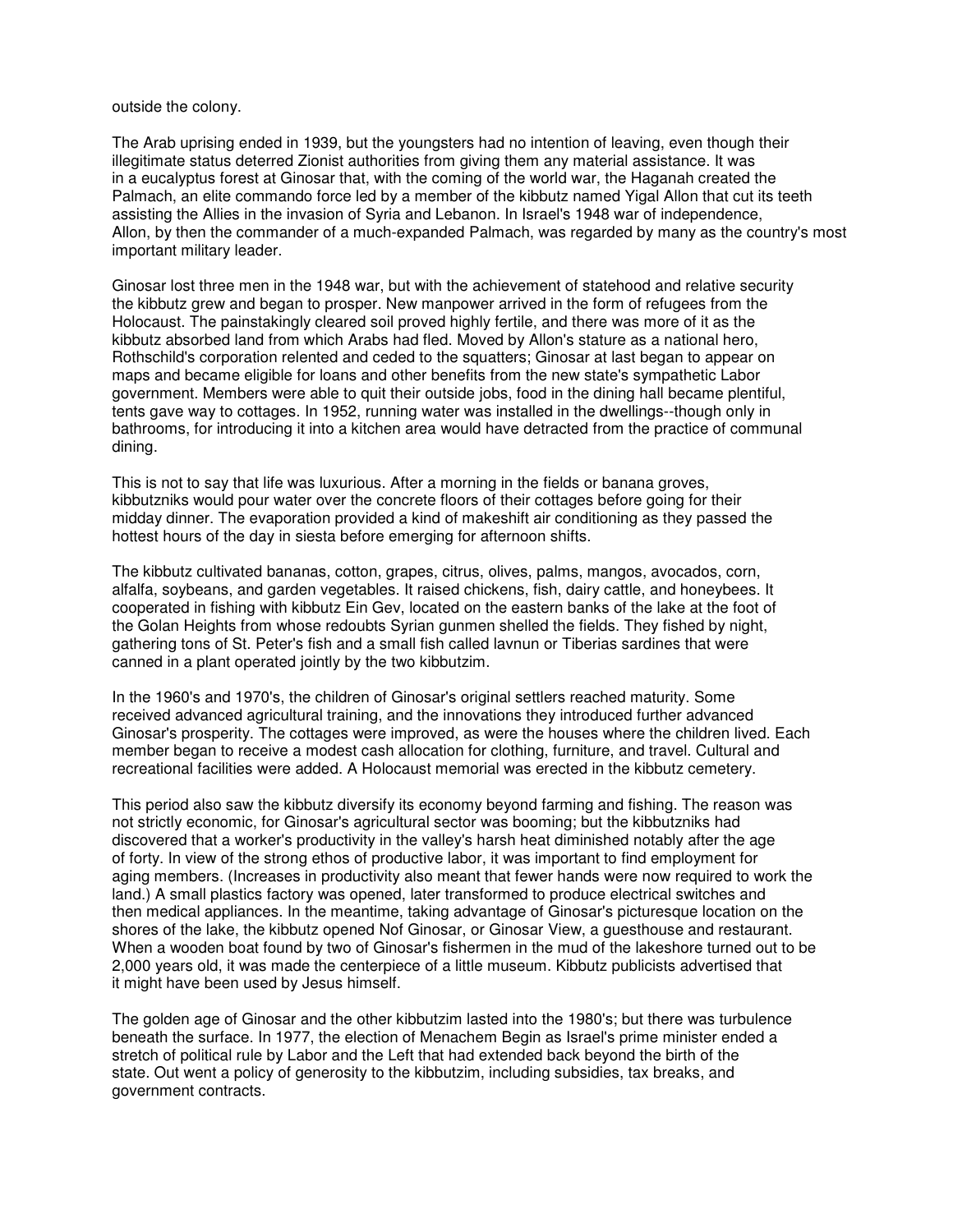The change was psychological as well as financial. Begin's constituency was made up heavily of Sephardi Jews, many of them formerly from Arab countries, who were poorer and much less favorably inclined toward socialism than the European-born Ashkenazis who had dominated Israel in its early years. Most Sephardis shunned the kibbutzim, and for Begin it was good politics to direct barbed comments at these "millionaires with swimming pools," as he called kibbutzniks. The characterization came as a shock to people who were used to regarding themselves as a "serving elite," in the phrase of the political theorist Shlomo Avineri.

Ruder shocks were in store. As the 80's turned into the 90's, inflation in Israel reached 400 or 500 percent. When interest rates failed to keep pace, the inducement to borrow became overwhelming. To apply for a loan at even 100 or 200 percent interest was like receiving free money, a temptation that most kibbutzim, like many individual Israeli citizens and companies, could not resist. When the government finally took drastic measures to halt the inflationary spiral, the kibbutzim were unable to meet their payments: the principal amounted to \$30,000 for each kibbutznik, a burden 30 times the size of Mexico's per-capita debt.

In truth, however, it was not the financial crisis that destroyed the movement: the government engineered a series of bailout agreements in 1989, 1996, and 1999, with the banks writing off hundreds of millions of dollars of debt, the government covering some, and the rest being rescheduled. The debt crisis was a symptom of something deeper. Most of the borrowing, instead of being used as capital to boost earnings, had been spent to raise the standard of living. Tellingly, the impulse was not so much hedonism as an effort to stem the loss of members: by some point in the 1970's, the majority of kibbutz-raised children were leaving.

The high rate of desertion reflected what Yaacov Oved, a kibbutznik and a scholar of communes, calls "the problem of the third generation." Typically, Oved notes, the founders of communes are individuals burning with enthusiasm. Their children "maintain some of their spirit," but the next generation "is always the problematic one." He adduces the American example of Amana, the German Protestant sect that settled in Iowa in the 1800's to live a communal life. Its seven colonies prospered by producing household appliances--Amana is a name that continues to grace American kitchens--but in the 1930's, when the grandchildren came to dominate the community, they rebelled against the system, breaking the church's commercial assets into shares and dividing them among the members.

The idea that a similar process would unfold in the kibbutzim was unthinkable to the founders, who expected just the opposite. They themselves had had to struggle to surmount their bourgeois upbringings; but they believed, as one of them recalled, that "our children who are being raised in the ethos of the kibbutz would be the best kibbutzniks." They were certain, in short, that the kibbutzim would become the site of history's most successful effort to achieve socialism's perennial goal of a new man. It was for this very purpose, after all, that children were being raised from infancy in a brotherly and nurturing environment, and that they lived together in children's homes rather than with their parents.

Yet the results disappointed. Despite the "absolute control" that the kibbutz, in Daniel Gavron's words, exercised over its members, those who grew up in these "optimal conditions" often failed to become imbued with its values, and the very first rampart to fall was communal childrearing. As soon as the exigencies of poverty and communal defense no longer operated to reinforce the decision to lodge kibbutz offspring collectively, a cry was raised for children to sleep in their parents' homes.

In many cases it is unclear how this demand gathered such force. Undoubtedly, young mothers had much to do with it; at Ginosar, I was told, women who had married into the kibbutz took the lead, although I doubt that they alone would have been enough to compel such a big change. Compounding the mystery, most kibbutz-raised adults would speak warmly of their own communal upbringing while indicating that they did not want their children raised in the same fashion. Did their parental instincts overwhelm fond memories? Or was there a darker side to communal rearing that was unacknowledged or unrecalled?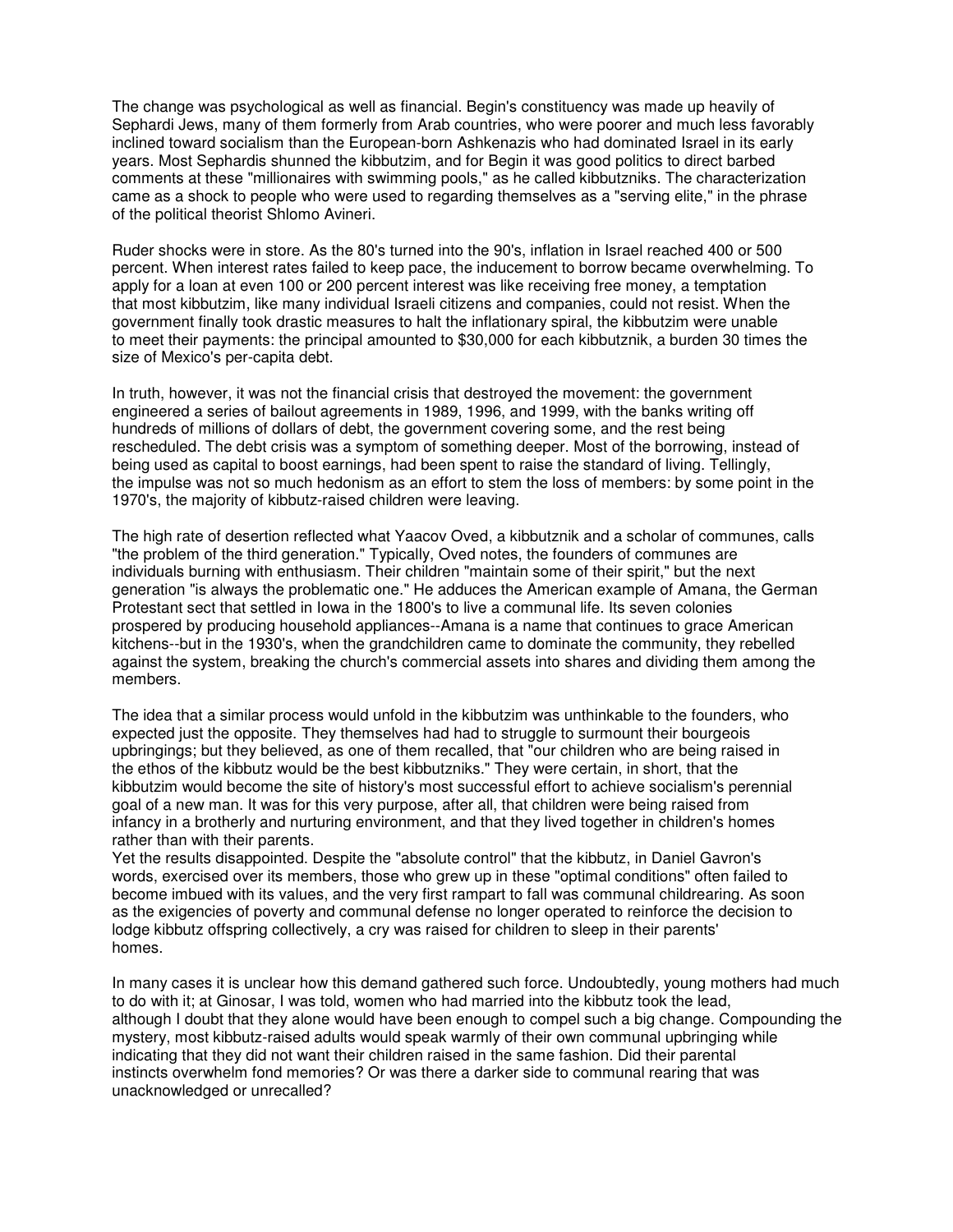Certainly, not all had been happy in that system. One of my Ginosar cousins recalls from kindergarten age begging her parents to move to the city so the family could live together and she could follow her own interests rather than having to conform to those of her peers. That such feelings were shared is attested by two books published in Israel in 1991. One was a collection of searing reminiscences of the children's houses gathered by Nurit Leshem, a kibbutz-raised psychologist. The other was a novel, *Murder on a Kibbutz*, by Israel's popular mystery writer Batya Gur.

Though she writes fiction, Gur is prized for her realistic portraits of Israeli life. In this novel, the central character, a middle-aged leader of a kibbutz and the son of two of its founders, explodes at a community meeting:

I remember vividly how [my father] used to take me back to the children's house when I ran away to their room at night. . . . I'm not saying there wasn't anything good about the way we grew up, but what about the misery, the nights when we woke up to a nonmother instead of a mother and a nonfather instead of a father? . . . I want to tuck in my children at night myself . . . and when they have a nightmare I want them to come to my bed, not to some intercom, and not to make them go out at night in the dark looking for our room, stumbling over stones, thinking that every shadow is a monster, and in the end standing in front of a closed door or being dragged back to the children's house.

A number of kibbutzim made the shift to family sleeping in the 1970's. Ginosar did it in the late 1980's. The last holdout, kibbutz Baram on the border with Lebanon, succumbed in the mid-1990's. One of the resisters complained: "The abortion of the old system in all the other kibbutzim . . . is eventually leading to the disintegration of the kibbutz." His fears may have seemed overblown--how could something as tangential to the economic system of the kibbutz as children's living arrangements have such a powerful impact?--but they were not.

As a practical matter, the change required enlarging each residential unit to add more bedrooms. This massive construction project was one reason for the heavy borrowing that wreaked havoc with the kibbutzim's books. But a more subtle factor was also at work. Moving children in with their parents "led to the privatizing of many things," Shlomo Avineri notes. "It was an across-the-board reorganization of public and private space."

One sign of this transformation was a new mode of dining. The eating hall, which had drawn the community together three times a day, had been the backbone of the traditional kibbutz. Now, with increasing frequency, meals were being prepared at home. (Like most other kibbutzim, Ginosar opened its own small supermarket.) Together with the new sleeping arrangements, the new eating habits encouraged an efflorescence of individualism.

Of course, from its earliest days the kibbutz had had to negotiate an endless chain of compromises between the stringent communistic ideals of its founders and the germ of egoism that they could never fully eradicate. At Ginosar as elsewhere, the early kibbutzniks had decided to forswear even their own clothing. Garments were handed in to the central laundry each week, and clean ones of the appropriate size (more or less) were received in exchange. After a couple of years, the women could stand this no longer, and the kibbutz made its first bow to private property.

Typically, a second bow would occur at a kibbutz when the men who had volunteered for the British army in World War II returned with electric teakettles or some other small furnishing. The kibbutz could not force members to relinquish such prizes, but they introduced an intolerable element of inequality. The solution? Buy a kettle for each household--the first small step in the eventual undermining of communal dining. In subsequent cycles, each member was furnished with a refrigerator, then a television.

Even when clothes were individually owned, they were usually purchased in bulk by the kibbutzim--at first. But in time members asserted the wish to select their own, and so was born a system of cash allowances, eventually extended to household furnishings, toiletries, and travel. A further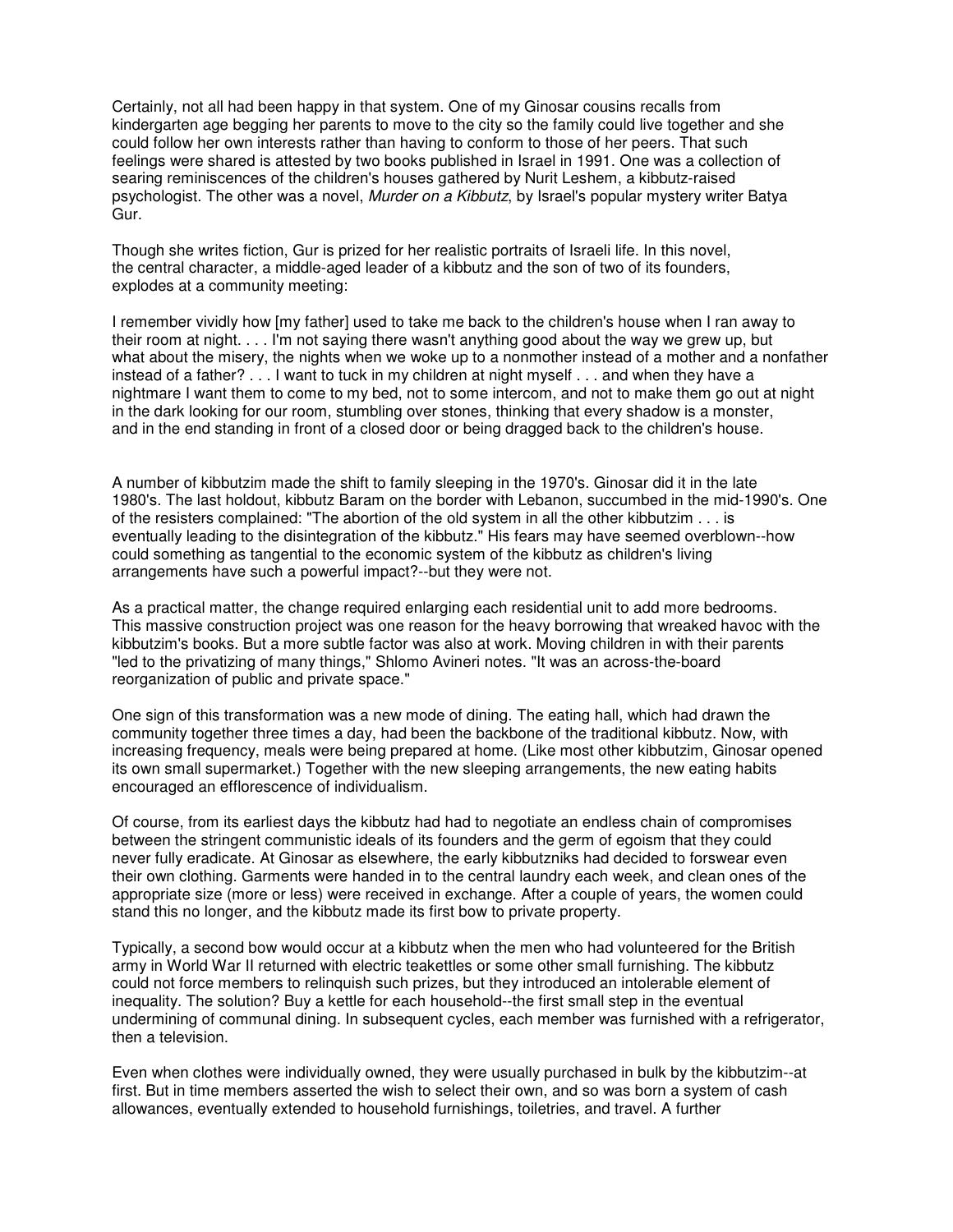transition came in the 1980's when most kibbutzim voted to combine these separate allocations into "inclusive budgets" that members could use as they wished.

If the shoots of individual identity and self-interest had always managed to force their way through the kibbutz's edifice of selfless collectivism, the financial crisis of the 1980's exacerbated this erosion to the crumbling point by undermining the members' sense of security. The kibbutzim were facing insolvency, and despite the government-arranged bailouts, kibbutzniks well knew that the nation no longer relied on them to settle the land and guard the borders. How long would it continue to underwrite them? The question haunted especially those at the end of their working years. Because they had never imagined reaching such a pass, no pensions had been put aside. It was assumed that the kibbutz would always be there, and that it would provide.

Although the elderly were the most vulnerable, the sense of insecurity was felt by all. It became common for people with private income--pensions from outside jobs, gifts from family members off the kibbutz, or reparations to Holocaust survivors from the German government--to deposit it in personal bank accounts rather than contributing it to the collective, as the rules required. Once again, such selfish behavior was not entirely new. Every kibbutz had slackers--it was "paradise for parasites," quipped one Ginosar veteran. Still, although these problems "were there all along" (in the words of one of my cousins, who left Ginosar in his forties), "the pride people took in being kibbutzniks enabled them to tolerate it." With the days of pioneering long past, that feeling is there no longer.

Their new-felt insecurity led kibbutzniks to confront some economic realities that had once seemed of secondary importance. By the late 20th century, agriculture alone could no longer ensure a standard of living that most Israelis, including kibbutzniks, had come to desire. "We wanted to make a modest life," Moshe, an old Ginosar fisherman, told me wistfully. "The children today don't even want to hear the word 'modest.'" Diversifying from agriculture to production and service industries, as Ginosar did with its factories and guesthouse, boosted revenues, but much about the economy of the traditional kibbutz was in fact uneconomic.

Socialists used to decry "production for profit, rather than need," but production that is not for profit is usually unprofitable, entailing costs that someone must bear. At Ginosar, as at other kibbutzim, many economic decisions were driven by the desire to give members suitable or satisfying jobs, even if this entailed an implicit subsidy. Job rotation, a totem of the movement's egalitarian ethic, undermined efficiency. And even where it was circumvented to keep talented managers in place, the closely knit social structure militated against sound practice. How do you fire or demote your neighbor?

Today, a couple of Ginosar's ablest administrators, including one of Avshalom and Judith's sons, manage other kibbutzim while continuing to live at Ginosar. Meanwhile, Ginosar has hired a nonmember as its manager. "We bring in outside experts and professionals," one kibbutznik told me pointedly, "because they have relations with no one."

But effective management is only one element in a productive enterprise. It has been said that the kibbutz is a great place for children and the elderly, but not for those of working age. The fact is that those who leave the kibbutzim are often the ones who are most economically productive; by the same token, people who can make a good living on the outside are the ones most likely to chafe under the kibbutz's traditional egalitarianism. This continuing problem has spurred the most far-reaching departures from socialist principle.

At Ginosar, a proposal to pay extra for overtime was initially considered too controversial because it violated the principle of "to each according to his needs." But by 1997 some kibbutzim had adopted an even more radical step: assigning wages according to skill level. The first to do this, Ein Zivan in the Golan, was threatened with expulsion from the kibbutz movement in 1993; today many others have followed its example. In addition, kibbutzniks are free to find jobs outside the kibbutz, as about a fourth of Ginosar's working members do, keeping their wages after paying a tax to the kibbutz, while outsiders fill some jobs on the kibbutz itself. These days, Thai immigrants